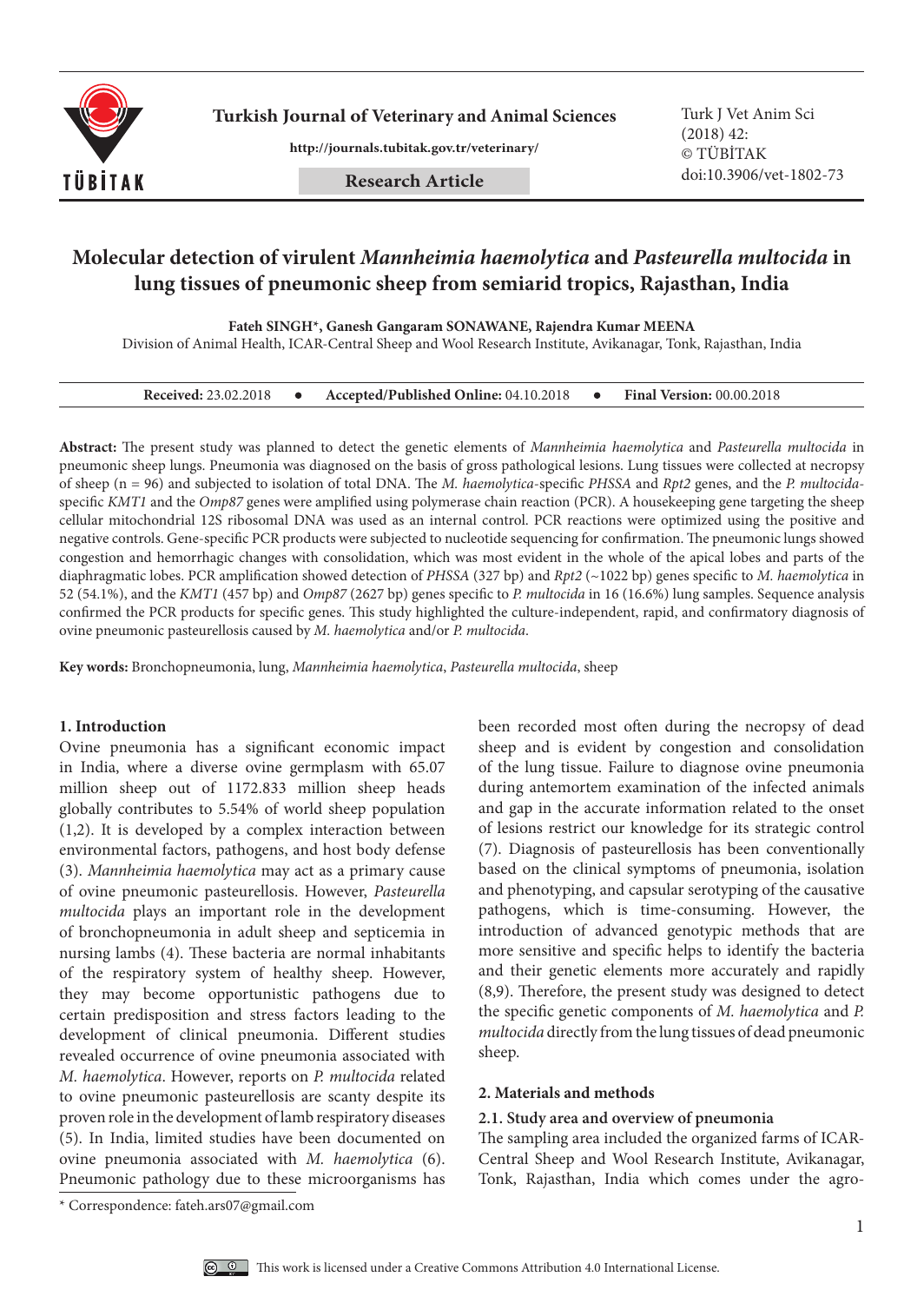climatic zone of semiarid eastern plain. It is located at  [26.28°N, 75.38°E w](https://tools.wmflabs.org/geohack/geohack.php?pagename=Malpura¶ms=26.28_N_75.38_E_)ith an average elevation of 132 m. This region comes under the dry climate which has short southwest monsoon season from June to mid-September. Due to the semiarid climate, the pasture land is dry and dusty with scanty grass and fodder growth except the monsoon season. The animals graze in the pasture land during daytime by travelling through different pasture fields. The animals, in the evening, come back to the shed where they are provided with chopped fodder and formulated concentrates. There are different sheep breeds including Malpura, Avikalin, Patanwadi, Garole, and their crosses maintained at the farms.

Ovine pneumonia was the most prevalent disease condition leading to high mortality of sheep at farms. It affected animals irrespective of their age and breed. The affected animals showed coughing, sneezing, and respiratory distress. The animals appeared dull, depressed, and anorectic, and with respiratory grunts in the advanced stage of the disease. The clinical course of the disease was acute and short leading to sudden death of the lambs. The animals that survived the acute course of the disease became chronically ill with poor performance.

# **2.2. Collection and processing of tissue samples**

Lung tissue samples were aseptically collected at the time of postmortem examination of dead pneumonic sheep (n = 96) from December 2014 to March 2016. All the samples were brought immediately to the laboratory for further investigation. About 0.5 g of each lung tissue sample was triturated individually in a sterile mortar and pestle. A homogenous tissue suspension was made with 1 mL of autoclaved distilled water. The tissue suspension was collected in 1.5-mL autoclaved Eppendorf plastic tubes (Hamburg, Germany) for isolation of DNA.

## **2.3. Isolation of DNA from lung tissues**

Each of the tissue homogenates  $(200 \mu L)$  was used to isolate the total DNA using DNeasy Blood and Tissue Kit (Qiagen, Germantown, MD, USA) as per manufacturer's instructions. Simultaneously, the genomic DNA was also isolated from *Escherichia coli* ATCC 25922 and *M. haemolytica* and *P. multocida* strains (maintained at the laboratory) and used as negative and positive controls, respectively, for PCR reactions. The extracted DNA samples were quantified using NanoDrop UV spectrophotometer (Thermo Fisher Scientific, Waltham, MA, USA) and stored at –20 °C until use.

### **2.4. PCR amplification**

The polymerase chain reaction (PCR) was performed in peqSTAR 96 Universal Gradient thermocycler (Peqlab Biotechnology, Erlangen, Germany). PCR amplification was carried out using the specific primers (Sigma-Aldrich, St. Louis, MO, USA) to detect the different genes (Table). The reaction mixtures and amplification conditions were optimized for all the genes. Both the positive and negative control DNA samples were used for PCR reactions. The presence of *M. haemolytica* and *P. multocida* was confirmed by species-specific amplification for *PHSSA* and *KMT1* gene, respectively. The *PHSSA*-positive tissue DNA samples were subjected to further identification by amplification of the methyltransferase (*Rpt2*) gene. Moreover, the *Omp87* gene coding for outer membrane protein-87 was identified as specific to *P. multocida*. A housekeeping gene targeting the sheep cellular mitochondrial 12S ribosomal DNA was amplified as an internal control along with the bacterial genes. For PCR amplification, 50 ng of DNA was added to 20-µL reaction mixture containing 200 µM of dNTPs, 0.2  $\mu$ M of each primer, 1.875 mM of MgCl<sub>2</sub>, and 1 U of Taq DNA polymerase (Sigma-Aldrich) in 1X PCR buffer.

| Gene         | Primer sequence                                                      | <b>Amplicon size</b><br>(bp) | Annealing<br>temp. | Reference                     |
|--------------|----------------------------------------------------------------------|------------------------------|--------------------|-------------------------------|
| <b>PHSSA</b> | F-5'TTCACATCTTCATCCTC3'<br>R-5'TTTTCATCCTCTTCGTC 3'                  | 327                          | 48                 | 10                            |
| Rpt2         | F-5'TTCACATCTTCATCCTC3'<br>R-5'TTTTCATCCTCTTCGTC3'                   | ~1022                        | 48                 | 11                            |
| KMT1         | F-5'TTCACATCTTCATCCTC3'<br>R-5'TTTTCATCCTCTTCGTC3'                   | 460                          | 56                 | 12                            |
| Omp87        | F-5' ACCTCGGTTTTATGGCATTG 3'<br>R-5' CTTATTAGAACGTCCCACCA 3'         | 2627                         | 56                 | This study<br>(from U60439.1) |
| $12S$ rRNA   | F-5'TAACCCTTGTMCCTTTTGSATRRK3'<br>R-5' AGACTAACTTTTAAAGATACAGTGGG 3' | 270                          | 48                 | 13                            |

**Table.** Primer sequence of different genes.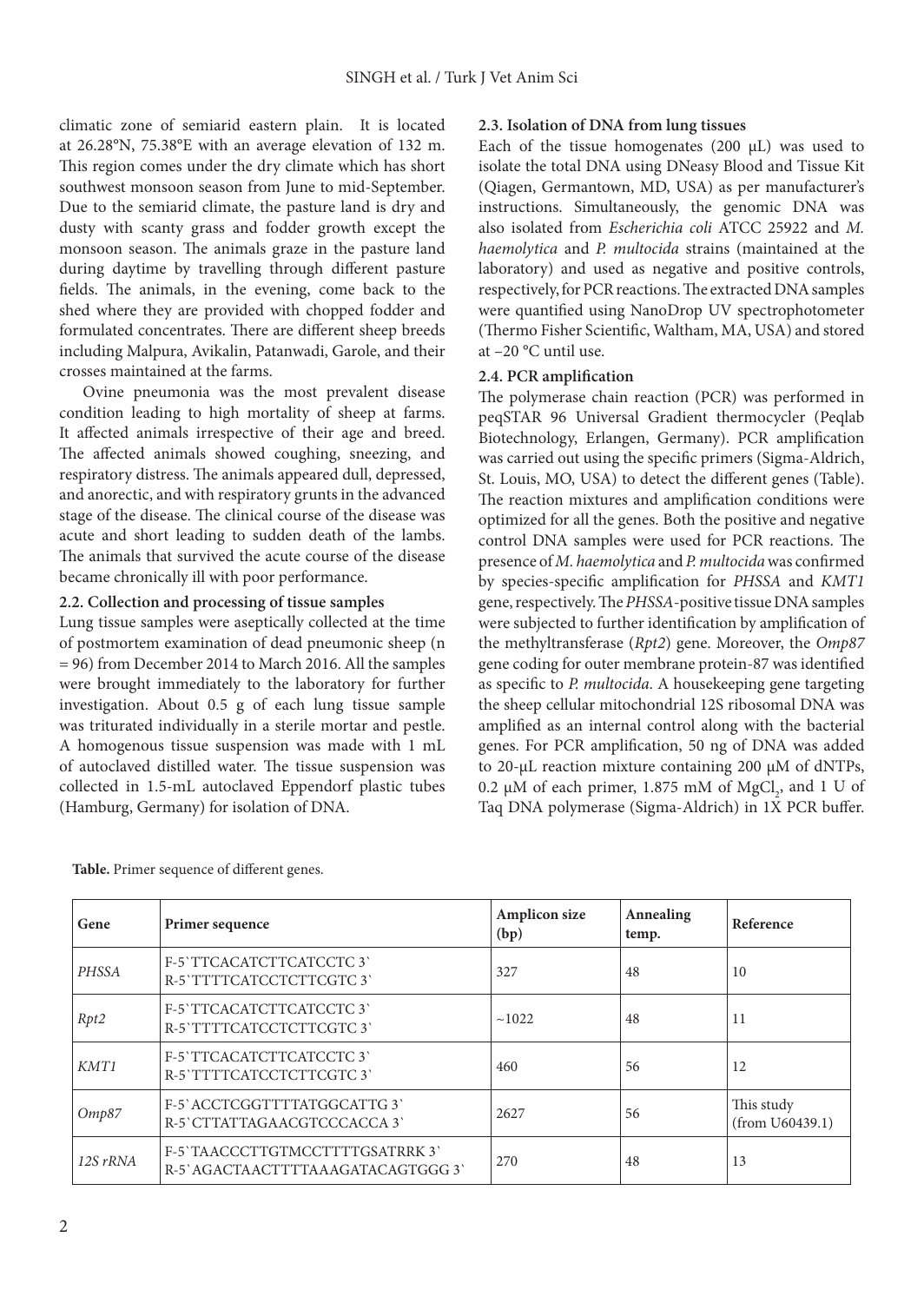The PCR conditions for *PHSSA, Rpt2*, and sheep-specific 12S ribosomal DNA included initial denaturation at 95 °C for 3 min followed by 35 cycles consisting of denaturation at 95 °C for 1 min, annealing at 48 °C for 1 min, extension at 72 °C for 30 s, and the final extension at 72 °C for 5 min. PCR conditions for *KMT1* and *Omp87* gene included initial denaturation at 95 °C for 3 min followed by 35 cycles consisting of denaturation at 95 °C for 45 s, annealing at 56 °C for 45 s, extension at 72 °C for 1 min for *KMT1* and 2 min for *Omp87* and the final extension at 72 °C for 5 min. The amplified PCR products (5 µL) were separated in agarose gel (1.5% w/v) stained with ethidium bromide (0.5  $\mu$ g/mL) by running in horizontal submarine electrophoresis unit using 1X (TAE) as running buffer and examined under the gel documentation system (UVP, Upland, CA, USA).

#### **2.5. Nucleotide sequencing**

The amplified PCR products of all the targeted bacterial genes were subjected to nucleotide sequencing for confirmation. For nucleotide sequencing, the samples were amplified using *Pfu* polymerase. The amplified PCR products (50 µL) were resolved in 1.5% agarose gel and stained with ethidium bromide, electrophoresed, and illuminated under a UV transilluminator. UV-visualized gene-specific PCR bands in the gel were excised with the help of a clean B.P. blade and kept in 1.5-mL Eppendorf tubes. PCR products in the excised gel were purified by using a gel purification kit (Qiagen) as per manufacturer's instructions. The PCR products were eluted in 40 µL of elution buffer, quantified using NanoDrop UV spectrophotometer (Thermo Fisher Scientific) and the DNA concentration was equalized at ~100 ng/μL and stored at −20 °C until use for bidirectional Sanger's sequencing (SciGenom Labs, Kochi, India).

#### **3. Results**

The postmortem examination showed congestion and petechial and ecchymotic type of hemorrhages in the lung tissues of dead sheep (Figures 1 and 2). Patchy to diffuse, reddish-brown to greyish-red areas of consolidation and hepatization of lungs was predominantly recorded on gross pathological examination. Consolidation was recorded in the whole of the apical lobes and parts of the diaphragmatic lobes. The pathological changes were most commonly recorded in apical, cardiac, and diaphragmatic lobes of the lungs. The incised surfaces of the lung tissue showed strawyellow colored mucus and release of frothy fluid from the bronchi and bronchioles. Furthermore, the chronic and complicated cases were evident with suppurative lesions and small abscesses in the lung tissue. Also, there was hard texture of the lung tissue that was found adhered to the diaphragm and thoracic wall. The pleural membrane was thickened. The tracheal rings were hemorrhagic with mucoid froth in the tracheal lumen. Besides the lungs and trachea, the petechial hemorrhagic changes were also seen



**Figure 1.** Congested, hemorrhagic, and consolidated diaphragmatic lobe of lung.



**Figure 2.** Hemorrhagic and consolidated apical lobe of lung.

on the other organs such as heart, spleen, and kidneys. Moreover, the pneumonic animals also showed hepatic and intestinal congestion.

PCR reactions revealed amplification of *PHSSA* (327 bp) and *Rpt2* (~1022 bp) genes (Figure 4) specific to *M. haemolytica* in 52 (54.1%) of the lung tissue samples*.* The *KMT1* (457 bp) (Figure 5) and *Omp87* (2627 bp) (Figure 6) genes specific to the *P. multocida* were detected in 16 (16.6%) of the tissue samples. The genetic elements of both *M. haemolytica* and *P. multocida* were recorded together in 10 (10.4%) lung tissues. However, 42 (43.75%) and 6 (6.25%) of the lung tissues showed an exclusive presence of *M. haemolytica* and *P. multocida*, respectively. A sheep-specific 12S ribosomal DNA product of 270 bp was amplified from all the lung tissue samples.

Variability in the nucleotide sequences of *Rpt2* (methyltransferase) gene was recorded which indicated the colonization of lungs with diverse strains or serotypes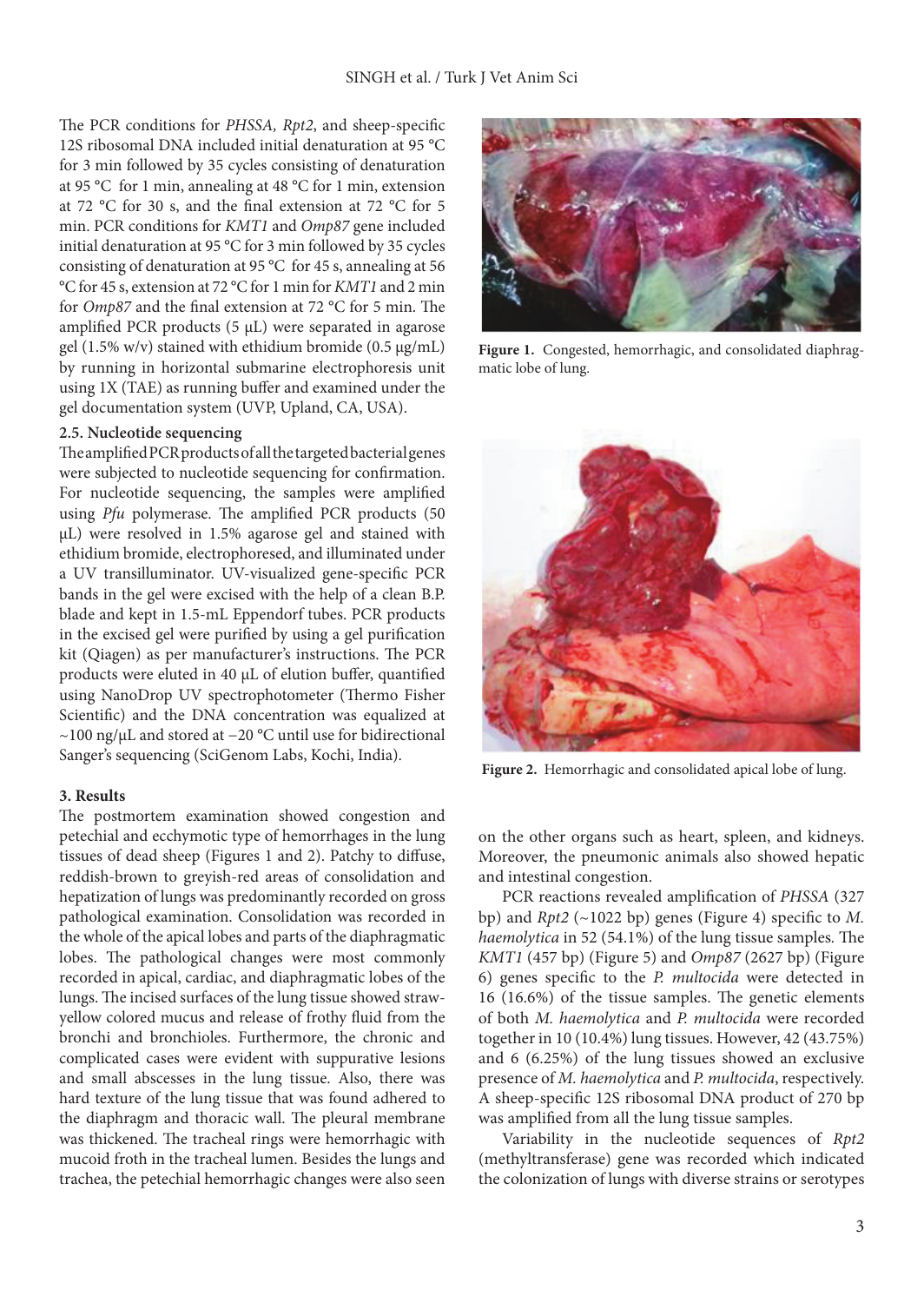

**Figure 3.** Congested and hemorrhagic trachea filled with mucus and froth.



**Figure 4.** Amplification of *Rpt2* (~1022 bp) and *PHSSA* gene (327 bp) of *M. haemolytica.* Lanes 1–9 denote test-positive. Lane M: ladder.

of *M. haemolytica*. Furthermore, the variability due to single nucleotide substitution in the nucleotide sequences of *Omp87* gene was also recorded. The nucleotide sequences have been submitted to NCBI GenBank database with their respective accession numbers (MF776876.1, MF776877.1, MF776878.1, MF776879.1, MF776880.1, MF776881.1, and MF776882.1).

### **4. Discussion**

Ovine pneumonic pasteurellosis caused by *M. haemolytica* and/or *P. multocida* is a fatal disease of sheep which requires immediate attention. Specific and rapid diagnosis of pneumonia is essential for control of this disease at the farm level. In acute cases, the clinical course of pneumonic pasteurellosis is short and many



**Figure 5.** Amplification of *KMT1* gene (457 bp) specific to *P. multocida.* Lanes 1–5 denote test-positive. Lane M: 100 bp DNA ladder.



**Figure 6.** Amplification of full coding region of *Omp87* gene (2627 bp) of *P. multocida.* Lanes 1–5 and 6–10 denote test-positive. Lane M: ladder.

times it goes unnoticed due to the high virulence of the causative agents and severity of the disease. Postmortem examination explores different types of pathological changes developed in the respiratory system of the affected animals for the presumptive diagnosis of ovine pneumonia. The severity of the pathological lesions in the lungs and trachea may vary depending on the virulence of invading bacterial strains and immunity of the host and the prevailing environmental conditions of a particular geographical area.

The pathological lesions of pneumonic lung tissues in the present study were similar to those in the previous studies on pasteurellosis (14,15). Akloul and Menoueri (16) also recorded consolidation in the whole of the apical lobe of the pneumonic lung with bacterial infections, which supports the findings of the present study. Presence of petechial hemorrhages on different organs viz. epicardium, spleen, and kidneys indicated septicemia. Watson and Davis (4) also reported septicemia of neonatal lambs due to *P. multocida* infection.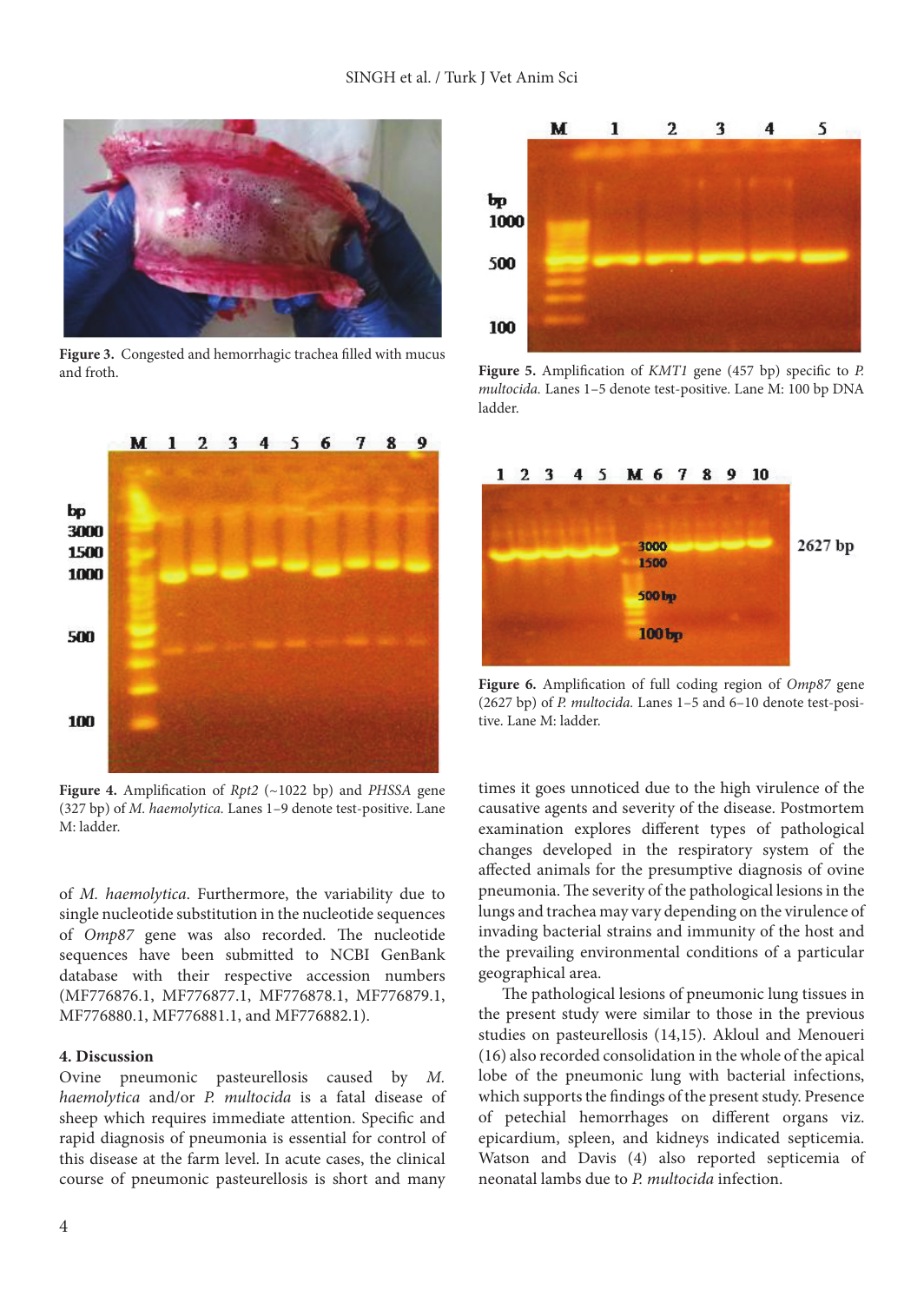At necropsy, pneumonia is usually diagnosed on the basis of gross lesions in the lungs of the dead animals. This trend of disease diagnosis by practicing veterinarians is adapted in the sheep flocks of rural areas. Hence, an early diagnosis of infectious diseases like pneumonia is very important for record keeping and National Disease Reporting System. However, due to the laborious and time-consuming methodology of *Pasteurella* sp. and *Mannheimia* sp. isolation and the lack of confirmatory diagnostic techniques, a specific disease recording could not be established in the field. Moreover, the pathology of pneumonia cannot be known exactly due to a diverse interaction of different causative agents with the respiratory system (17). Furthermore, the respiratory tract is more vulnerable to injurious factors because of various noxious agents, agro-climatic changes, and an increase in the incidence of viral respiratory diseases (18). Therefore, due to the multiple etiological occurrences of ovine pneumonia, it is important to identify the type of specific pathogen using molecular detection techniques. Though pneumonia in small ruminants is primarily caused by viral agents such as Parainfluenza 3 virus and, Respiratory syncytial virus, or *Mycoplasma ovipneumoniae* (19) and is predisposed by an extreme of environmental insults, *M. haemolytica*, a most frequently isolated bacterial pathogen, is considered to be the main cause of the disease (20). Among bacterial causes, *P. multocida*, compared to *M. haemolytica*, develops less severe respiratory pneumonic pasteurellosis in sheep; it contributes to the incidence of disease in field conditions (5). However, *M. haemolytica* was the most common organism associated with ovine pneumonic lung tissues in the present study similar to the earlier reports (11,14).

The *PHSSA* resembles the virulence markers of *M. haemolytica* (21). Due to the presence of serotype 1-specific antigen (ssa1) gene, the commensal *M. haemolytica* strains may become pathogenic to their host in stress-prevailing environments. Moreover, a genetic correlation between ssa1 and leukotoxin (lkt) indicates that the *PHSSA* could have a significant pathobiological effect in the progression of pneumonic pasteurellosis (22,23). Therefore, the *PHSSA* represents a species-specific and virulence-associated gene of *M. haemolytica*. Furthermore, the species-specific *Rpt2* locus of *M. haemolytica* may possibly modulate the type

**References**

III restriction-modification system which acts as a barrier to the introduction of foreign DNA (24). Thus, the *PHSSA*  and *Rpt2* genes are the important virulence markers responsible for the pathogenic potential of *M. haemolytica* to develop ovine pneumonia.

Similarly, the presence of *P. multocida* infection was specifically identified by amplification of *KMT1* gene (9). The *Omp87* (previously oma 87) gene encoding for an immunodominant protein of 87 kDa on the surface of *P. multocida* serotypes was also detected (25). The *Omp87*  protein is also known as an important adhesin for *P. multocida* (26). The outer membrane proteins (OMPs) of these gram-negative bacteria play an important role in the progression of ovine pneumonic pasteurellosis. They are involved in the process of nutrient uptake by the bacteria, transport of molecules in and out of the bacterial cell, colonization and invasion of the host, evasion of the host immune response, and injury to the host tissue and thus aid the development of productive infection (27).

Variability in the nucleotide sequences of *Rpt2* gene of *M. haemolytica* and the *Omp87* gene of *P. multocida* indicated the acquisition of multiple bacterial strains in the flock possibly from different sources during the interaction of animals. The cross-sharing of bacterial strains by the animals provides a broad opportunity to pathogens for their survivability and evolution.

The present study concluded that ovine pneumonia was associated with mortality of sheep. Acute bronchopneumonia was predominantly recorded on pathological examination of dead sheep. Virulent *M. haemolytica* and *P. multocida* were detected in lung tissues of sheep affected by bronchopneumonia. Molecular detection of genetic components of *M. haemolytica* and *P. multocida* directly from lung tissues indicated the bacterialculture-independent, rapid, and confirmatory diagnosis of pneumonic pasteurellosis and/or mannheimiosis in sheep.

### **Acknowledgment**

The authors are thankful to Dr. Dhirendra Singh, head of the Animal Health Division and the director of ICAR-Central Sheep and Wool Research Institute in Rajasthan for providing the necessary facilities to conduct the research.

- 1. Food and Agriculture Organization of the United Nations (FAO). Livestock. In: Gennari P, editor. FAO Statistical Pocket Book, World Food and Agriculture. Food and Agriculture Organization of the United Nations, Rome: FAO Statistics Division; 2015. pp. 30.
- 2. Department of Animal Husbandry, Dairying and Fisheries (DADF). Annual Report 2016-2017, Department of Animal Husbandry, Dairying and Fisheries, Ministry of Agriculture and Farmers Welfare, Government of India. 1st ed. New Delhi, India: DADF; 2017.